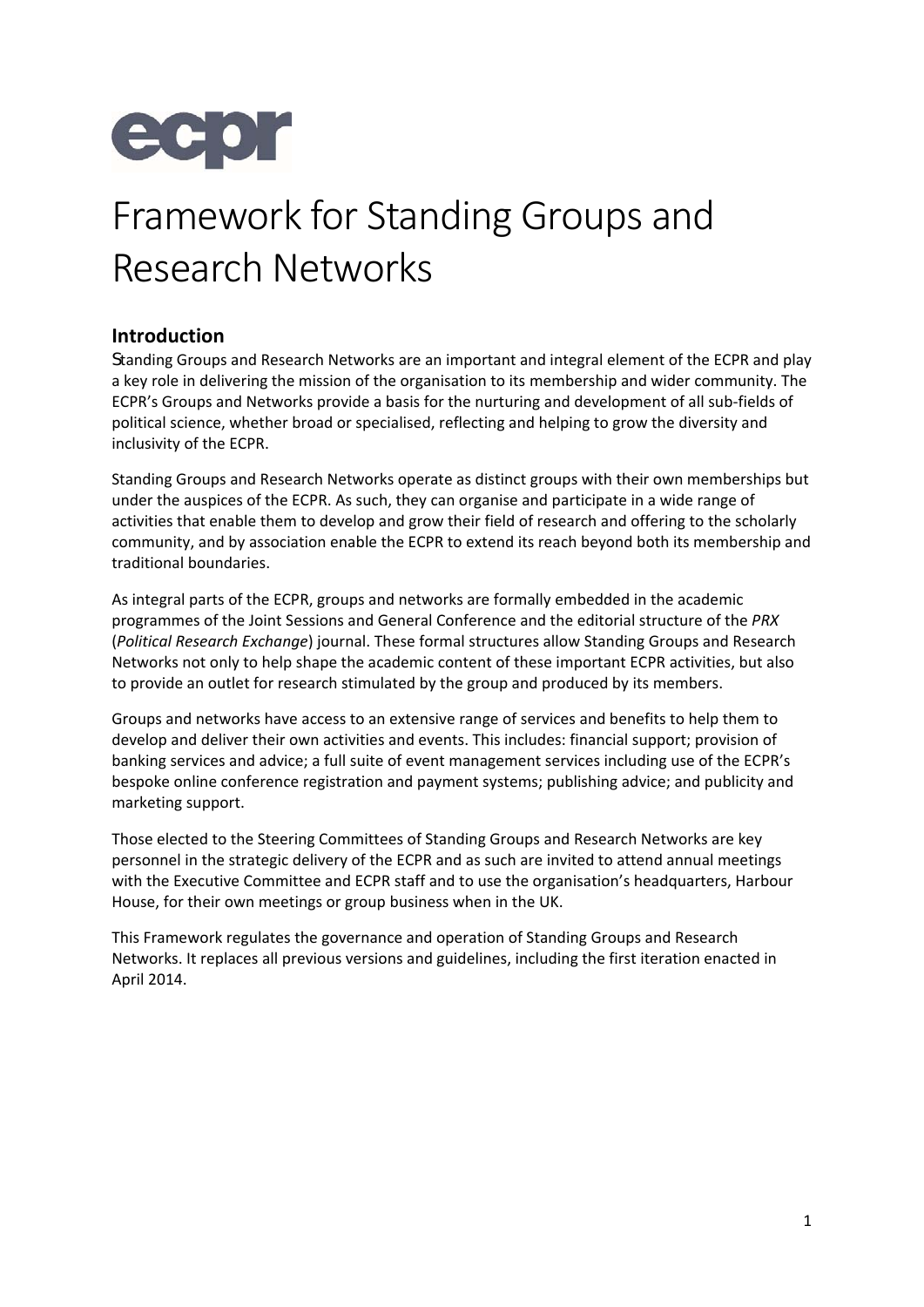| 1.  |  |  |
|-----|--|--|
| 2.  |  |  |
| 3.  |  |  |
| 4.  |  |  |
| 5.  |  |  |
| 6.  |  |  |
| 7.  |  |  |
| 8.  |  |  |
| 9.  |  |  |
| 10. |  |  |
| 11. |  |  |
| 12. |  |  |
| 13. |  |  |
| 14. |  |  |
| 15. |  |  |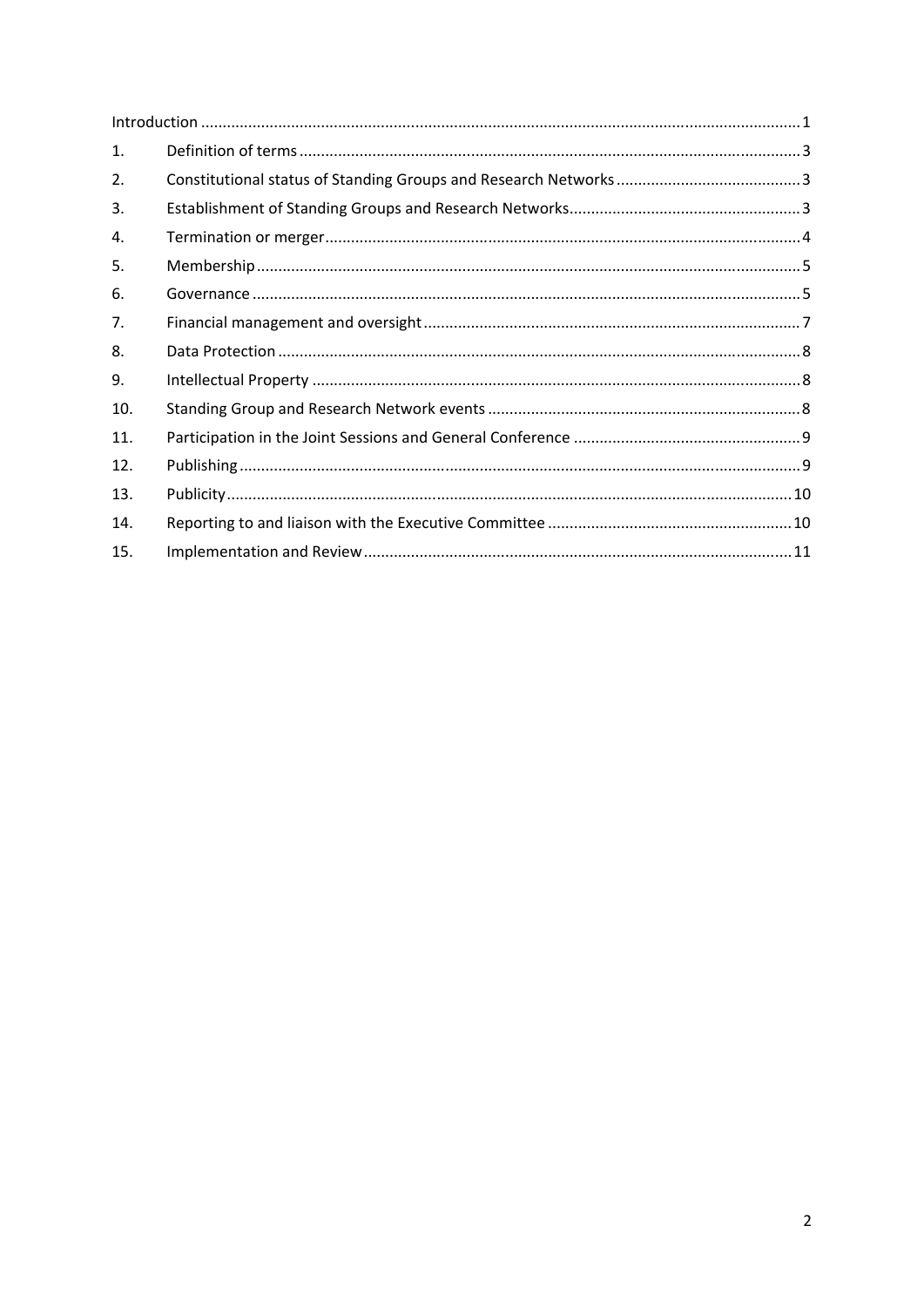# **1. Definition of terms**

- **Standing Group**: Standing Groups organise significant sub disciplinary areas or broad research themes over an indefinite time period. Standing Groups have a sizeable membership base and offer a range of activities.
- $1.2.$ **Research Network**: Research Networks organise relatively small sub disciplinary areas or specialised research themes and can operate over a temporary lifespan, possibly testing the viability of a group before applying for Standing Group status.
- **ECPR Members**: The ECPR's member institutions are concerned with the teaching and research of political science and international relations. Membership of the ECPR is annual and runs from 1 October to 30 September. Institutional membership entitles staff and students at an institution to a range of benefits and services provided by the ECPR. The ECPR has two categories of membership as per Art 10 of the Constitution. For the purposes of participation in and membership of Standing Groups and Research Networks, the ECPR makes no distinction between Full and Associate membership.
- **Executive Committee:** The ECPR's elected board of trustees has overall responsibility for the strategy and operations of the ECPR. The Executive Committee may delegate some of these responsibilities to Subcommittees, including the day‐to‐day oversight and administration of Standing Groups and Research Networks, to the ECPR Director and staff as per the Scheme of Delegation.
- **Affiliate**: Any individual affiliated to an ECPR member institution as determined by the member's Official Representative.
- **Steering Committee:** Standing Groups and Research Networks are governed by a Steering Committee elected from the membership of the group or network.
- **Chair**: each Steering Committees elects a **Chairperson** from the members of the committee to act as the main point of contact with the Executive Committee and ECPR staff.

# **2. Constitutional status of Standing Groups and Research Networks**

- 2.1. As per Art 24 of the ECPR Constitution, Standing Groups and Research Networks are Committees established by the ECPR Executive Committee. Standing Groups and Research Networks are integral parts of the ECPR and have no independent legal status.
- The operation and governance of Standing Groups and Research Networks must conform to the rules laid out in this Framework and to the ECPR Constitution.
- 2.3. The operation and governance of Standing Groups and Research Networks is subject to the same legislation that governs the ECPR as a Charitable Incorporated Organisation (CIO) in the United Kingdom. This includes (but is not limited to):
	- 2.3.1. UK Charity Commission
	- 2.3.2. Financial, audit and HMRC (Her Majesty's Revenue & Customs)
	- 2.3.3. VAT liabilities and reporting
	- 2.3.4. Health and Safety
	- 2.3.5. Public liability and other insurance requirements
	- 2.3.6. Data protection
	- 2.3.7. ECPR Code of Conduct
	- 2.3.8. ECPR Privacy Policy
- 2.4. Standing Groups and Research Networks operate under powers delegated by the Executive Committee. These powers are set out within this Framework.

## **3. Establishment of Standing Groups and Research Networks**

3.1. Standing Groups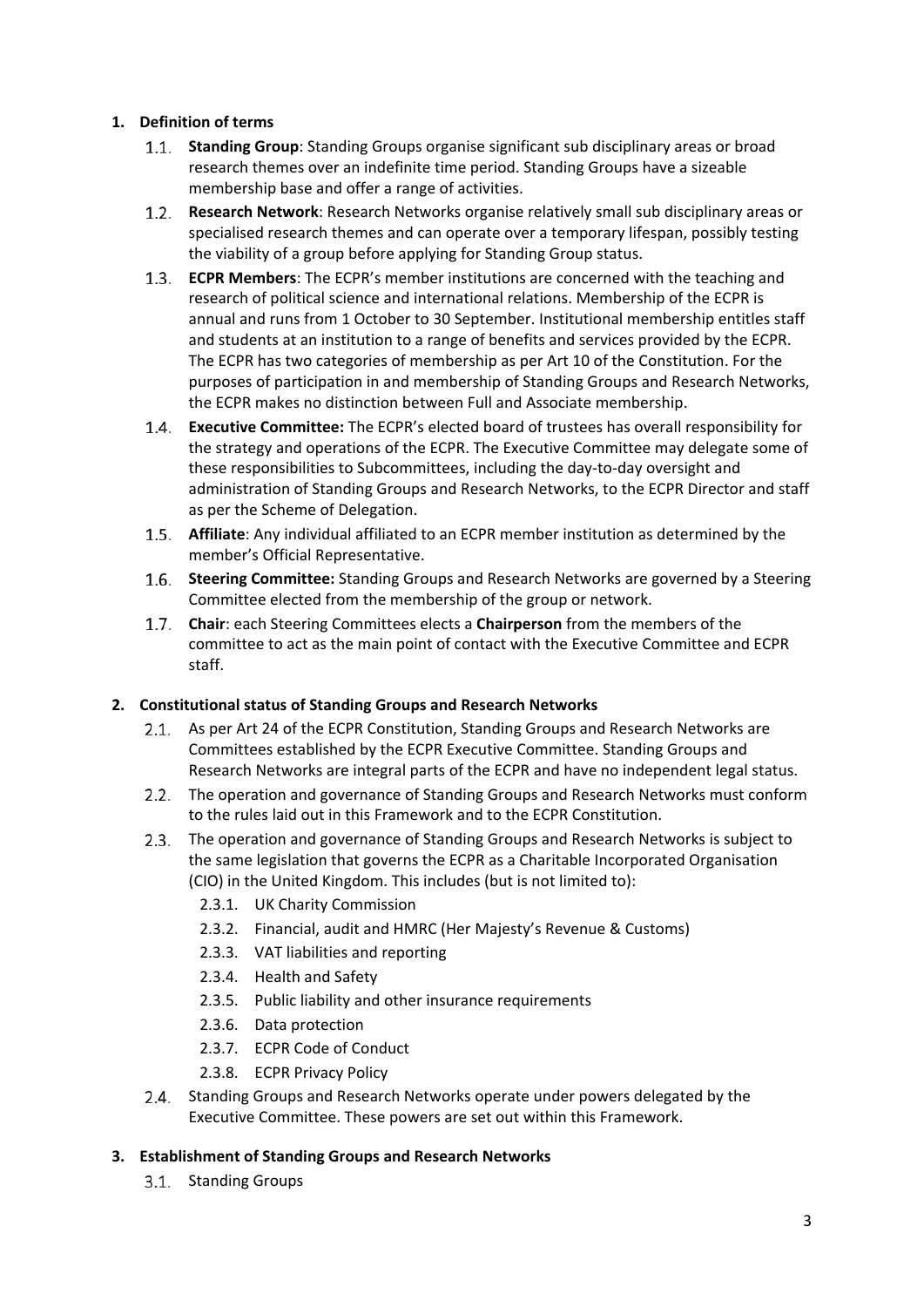- 3.1.1. Any Affiliate is entitled to propose the establishment of a Standing Group.
- 3.1.2. The process to propose a Standing Group is managed through the ECPR website. The information required includes a description of the subdiscipline/thematic field to be covered, with an explanation as to why a new Standing Group is needed in addition to already existing groups; a description of the activities planned; an indication of the Standing Group's governing structure; and confirmation of intent to join the group from at least 100 Affiliates in at least five countries.
- 3.1.3. Before submission of the proposal, the proposers and any prospective members of the Steering Committee must confirm that they have read and agree to conform to this Framework.
- 3.1.4. The proposal is forwarded to the Steering Committees of all existing Standing Groups and Research Networks, who are asked to give their comments within a month.
- 3.1.5. On the basis of the proposal and any comments received from existing Steering Committees, the Executive Committee decides whether to establish a new Standing Group.

### 3.2. Research Networks

- 3.2.1. Any Affiliate is entitled to propose the establishment of a Research Network.
- 3.2.2. The process to propose a Research Network is managed through the ECPR website. The information required includes a description of the subject area covered, with an explanation as to why a new Research Network is needed in addition to already existing networks and groups; a description of the types of activities planned, the time period for which the Research Network is intended; an indication of the Research Network's governing structure; and confirmation of intent to join the network from at least 20 Affiliates.
- 3.2.3. Before submission of the proposal, the proposers and any prospective members of the Steering Committee must confirm they have read and agree to conform to this Framework.
- 3.2.4. The proposal is forwarded to the Steering Committees of all existing Standing Groups and Research Networks, who are asked to give their comments within a month.
- 3.2.5. On the basis of the proposal and any comments received from existing Steering Committees the Executive Committee decides whether to establish a new Research Network.

#### **4. Termination or merger**

- 4.1. Only the Executive Committee can take the decision to terminate or merge Standing Groups or Research Networks.
- Steering Committees of Standing Groups or Research Networks wishing to merge apply in 4.2. writing to the Executive Committee.
- Should a Steering Committee of a Standing Group or Research Network feel that the group is no longer necessary, relevant or tenable, they must refer to the Executive Committee for consideration at the earliest stage, allowing for an opportunity for the Group to be dissolved, re‐shaped or revitalised under a new Steering Committee, as appropriate.
- 4.4. Steering Committees of Standing Groups or Research Networks wishing to change the name or alter the thematic scope of the group apply in writing to the Executive Committee.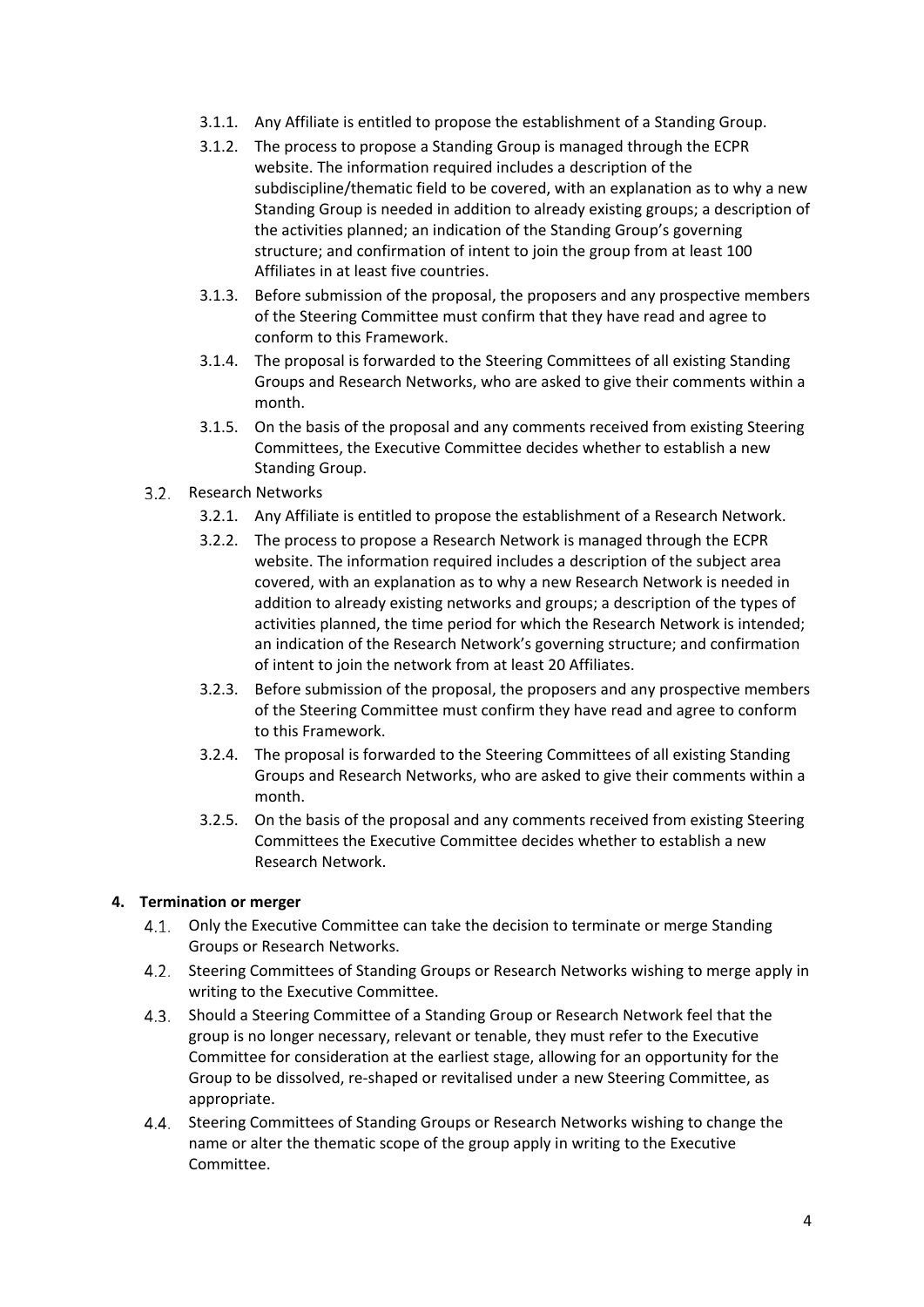- The Executive Committee may decide to review and ultimately close a Standing Group or Research Network if it is deemed to be insufficiently active, and/or in the case of Standing Groups has fewer than 100 members and Research Networks 20 members in at least five countries for two consecutive years. In this instance the Executive Committee will contact the Standing Group's Steering Committee to discuss the prospects for the Group.
- Failure to comply with the rules laid out in this Framework, other ECPR policies and 4.6. procedures or relevant laws and regulations may lead the Executive Committee to suspend and/or remove some or all members of a Steering Committee from their post and to conduct elections to replace them.
- Failure to comply with the Framework may lead the Executive Committee to close a  $4.7.$ Research Network or Standing Group.

# **5. Membership**

- Affiliates have the right to join any Standing Group or Research Network that they feel is relevant to their research or teaching interests. They can join a Standing Group or Research Network through their MyECPR account on the ECPR website.
- 5.2. Scholars who are not affiliated to an ECPR member institution may apply for membership of a Standing Group or Research Network if they are actively interested in the field covered. They can apply through their MyECPR account and a decision to accept their membership is made by the relevant Steering Committee. Scholars who have their application to join a group or network turned down have a right of appeal to the Executive Committee.
- Steering Committee members can view the membership of their group or network via the ECPR website and may contact them with information related to the group or network using the in‐built messaging system.
- Steering Committees who consider a member of the group or network to be in breach of 5.4. the ECPR's Code of Conduct or this Framework may refer the matter to the Executive Committee that has the authority to rescind that scholar's membership.
- The Standing Group and Research Network membership year runs concurrently with the ECPR membership year 1 October – 30 September. Members of Standing Groups and Research Networks will be asked to renew their memberships biennially via their MyECPR accounts.
- Standing Groups and Research Networks may ask members for a discretionary donation towards the running costs of the group or network. If so, these donations must be collected via the system put in place by the ECPR, with all funds deposited into the nominal account of the group or network, net of any costs incurred in receiving the donation.
- 5.7. The donation belongs exclusively to the Standing Group or Research Network and therefore remains the property of the ECPR, for use only by the Standing Group or Research Network. It may not therefore be transferred to another bank account, or used to promote or support any activities of a third party.

## **6. Governance**

Standing Groups and Research Networks are run day‐to‐day by an elected Steering Committee. Steering Committees must comprise at least three people, at least half of whom must be Affiliates. Steering Committees can organise individual roles and responsibilities of their members as they see fit but are required to elect a Chairperson who must be an Affiliate.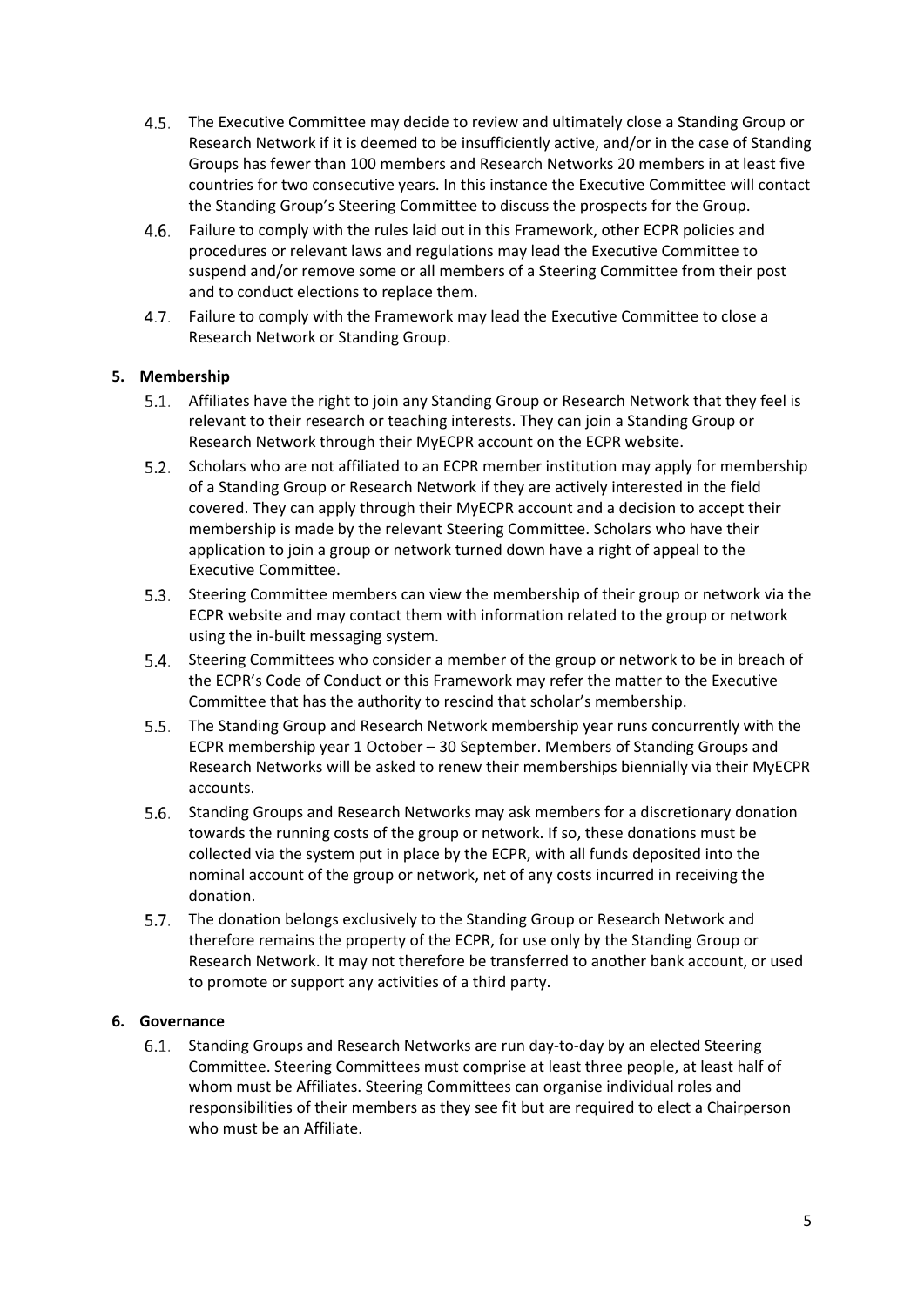- The Chair of the Steering Committee acts as the main point of contact between the Group/Network and the Executive Committee. Steering Committee Chairs are responsible for the administration of the Group/Network via the ECPR website and for ensuring the Executive Committee is fully updated on all activities and business.
- Steering Committee members are defined as 'Volunteers' of the ECPR under UK Charity 6.3. law and, as such, are issued with a Volunteer Agreement setting out in more detail their role and responsibilities in relation to their work carried out on behalf of the ECPR. Because of the nature of their work and the powers delegated to them by the Executive Committee under this Framework and through the Volunteer Agreement, members of Steering Committees receive induction training.
- Steering Committee members considering creating, or joining the leadership team of, a 6.4. potentially competing group external to the ECPR, with potentially similar membership and activities, must consult with the Executive Committee first.
- Steering Committee members are elected by the membership of the group or network 6.5. and serve a three‐year term. There is no cap on the number of times a Steering Committee member can be re‐elected.
- Steering Committee elections take place electronically via the ECPR website using the established online election platform, the Single Transferable Vote (STV) system, and according to the following rules:
	- 6.6.1. At least six months before the Steering Committee's term of office expires it informs the Executive Committee of its intention to hold an election, indicating the number of vacant seats.
	- 6.6.2. The Steering Committee notifies the members using the ECPR's email messaging system and invites candidates to nominate themselves within one month; any member of the group or network is eligible to stand for election.
		- 6.6.2.1 If after that deadline fewer candidates than vacancies and/or too few Affiliate candidates have nominated themselves, the nomination period is extended for another month.
		- 6.6.2.2 If only a number of candidates equal to the number of vacancies have nominated themselves, including at least half of them Affiliates, they are declared elected.
		- 6.6.2.3 If more candidates than the number of vacancies have nominated themselves, but only just enough Affiliates, the latter candidates are declared elected; elections will be held only to assign the remaining seat on the Steering Committee to some of candidates not yet declared elected.
		- 6.6.2.4 If sufficient candidates have nominated themselves the Steering Committee notifies the Executive Committee of the names of the candidates to produce the online ballot.
	- 6.6.3. Members of the group or network will be notified of the election using the ECPR email system and how they can cast their vote via MyECPR.
	- 6.6.4. If all vacant seats on the Steering Committee are to be filled, and the candidates who meet the electoral quota do not include sufficient Affiliates, the non-Affiliate candidate meeting the electoral quota with the lowest number of votes is removed. This procedure is repeated until at least half of those elected are Affiliates.
	- 6.6.5. Should members of a Steering Committees stand down before the end of their term, a byelection should take place following the above rules, for the vacant seat/s.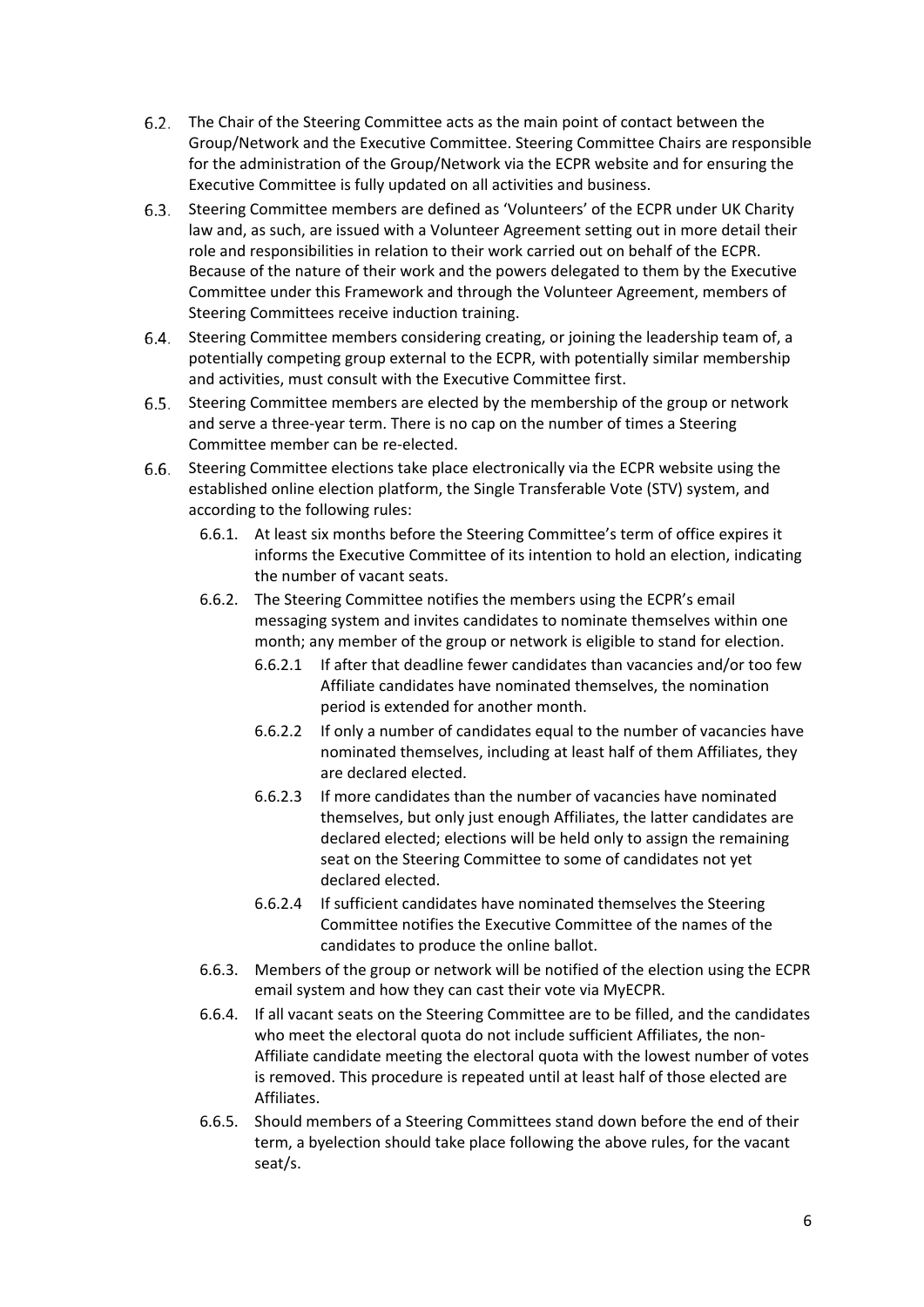Steering Committees may establish a set of byelaws or standing orders to support the governance of the group or network; any such documents should be approved by the Executive Committee and should not contradict this Framework or the ECPR Constitution.

# **7. Financial management and oversight**

- Standing Groups and Research Networks can receive financial assistance to support the activities of the group as per this Framework. Financial assistance can come in the form of Sponsorship Grants or Funding Allocation, depending on the type of activity.
- Unless stated otherwise, services and support provided to Standing Groups and Research Networks will be free of charge, except for services which incur a third‐party cost (such as printing, catering, travel and accommodation to support an event).
- 7.3. Standing Groups and Research Networks may generate funds in order to support their activities but should seek advice from the Executive Committee before approaching third parties with funding requests. All financial transactions of Standing Groups and Research Networks take place through the ECPR's bank accounts as they are received, expended, or invested and must be directly between the Steering Committee and Executive Committee unless otherwise agreed.
	- 7.3.1. Each group or network is treated as a separate branch of the ECPR within its financial systems and is as such allocated a unique 'Nominal Code' within the ECPR's accounting system, through which all transactions take place. No costs for this service will be passed on to the Standing Groups or Research Networks by the ECPR.
	- 7.3.2. Funds held within the Nominal Code are ring-fenced for the sole use of that Standing Group or Research Network and any surpluses accumulated will be carried over between financial years.
	- 7.3.3. Standing Group or Research Network Nominal Codes may be permitted to be in temporary deficit (pending future surpluses), the costs of which will be covered by the ECPR's general finances. The Executive Committee reserves the right to suspend the activities of a Standing Group or Research Network pending an investigation should it conclude that a deficit is excessive, unreasonable, unexplained or potentially irretrievable.
	- 7.3.4. All transactions will be managed on behalf of the Standing Group or Research Network at the request of the Steering Committee Chair following the ECPR's financial processes, procedures and regulatory commitments. The Steering Committee Chair is accountable to both the Standing Group or Research Network membership and to the Executive Committee for the account and transactions made through it.
	- 7.3.5. The Chair of the Steering Committee submits a budget to the Executive Committee each year setting out projected income and expenditure; assistance in preparing the budget will be provided upon request.
- The prior approval of the Executive Committee is required for any single expenditure of more than €3,000 and for any contract involving long‐term financial obligations and/or obligations in excess of €3,000.
- 7.5. In addition to the Steering Committee Chair, the ECPR's Management Group holds signature authority over the Standing Group account.
- Members of Steering Committees must not benefit in any way financially from the activities of their group.
- 7.7. All Standing Groups and Research Networks transacting through the ECPR's bank account will have their funds audited annually by the ECPR's appointed accountants and reported upon to ECPR Council and the UK Charity Commission.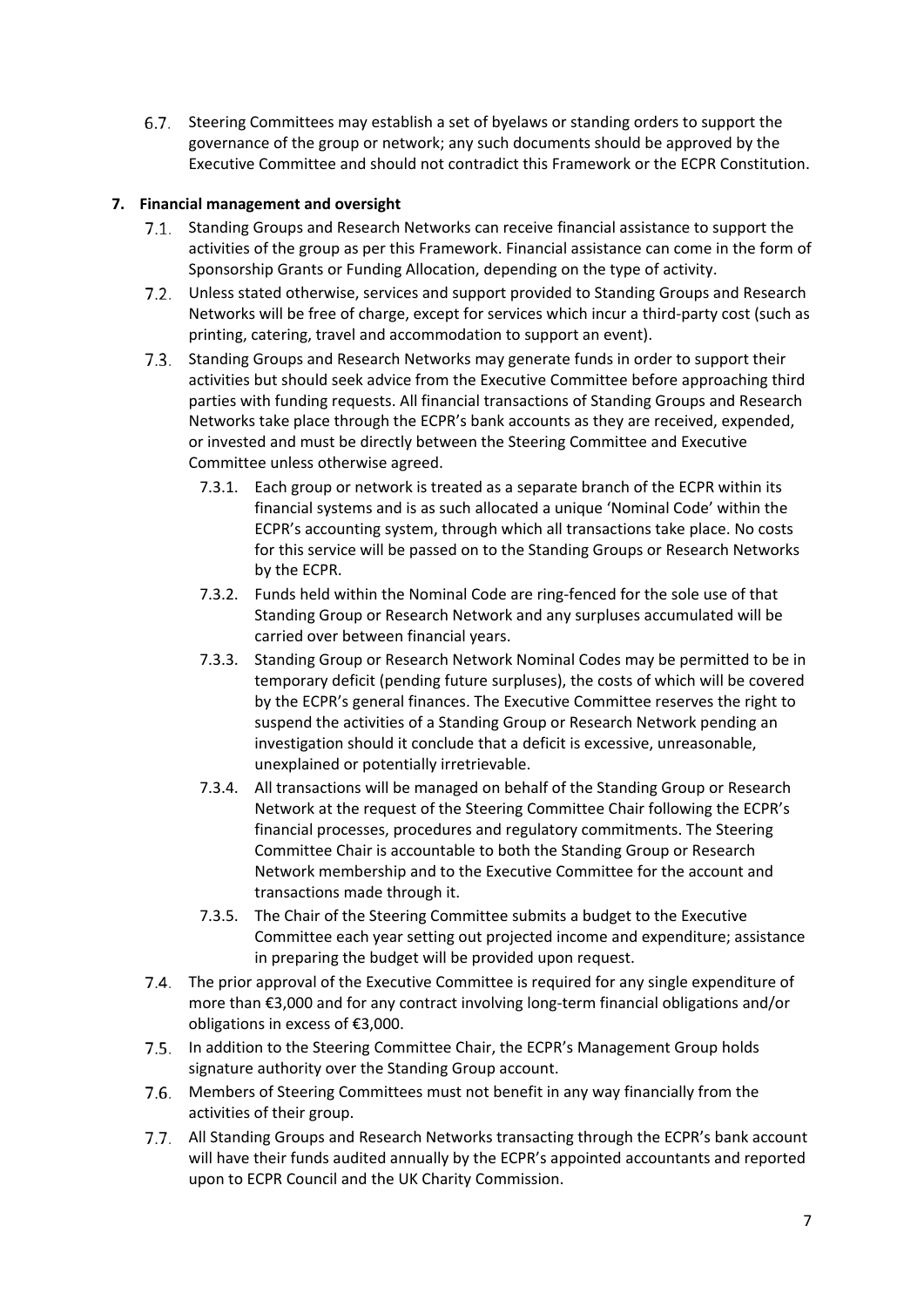Steering Committees can receive financial statements for their Group or Network upon request.

# **8. Data Protection**

- Through their work in running their Standing Group or Research Network, members of Steering Committees have access to the personal information of the group's members, participants in its events, and other parties. All collection and processing of personal data is subject to the Data Protection Act 2018 and the ECPR's Privacy Policy.
	- 8.1.1. All members of Steering Committees must read and agree to comply with the ECPR's Privacy Policy, and any other processes and procedures put in place for the handling of personal data.
	- 8.1.2. Members of Steering Committees must not collect, process or store any personal information relating to the group outside of the MyECPR system without the explicit prior approval of the Executive Committee.
	- 8.1.3. Members of Steering Committees must use only the messaging system within MyECPR to send email communications to its members and should follow the guidelines in the Handbook.
	- 8.1.4. Members of Steering Committees must alert the ECPR to any possible data breach as soon as they are aware of it and in any case within 36 hours in order to allow the ECPR to meet the required 72‐hour reporting window of the UK's Information Commissioner's Office (ICO).

### **9. Intellectual Property**

- Standing Groups and Research Networks can develop a range of activities and events to help further the goals of the group and development of their sub-field.
- $9.2.$ Any and all activities and material products created by a Standing Group or Research Network are considered activities and material products of the ECPR and may not be transferred to any other organisation.

## **10. Standing Group and Research Network events**

- 10.1. Standing Groups and Research Networks can develop and organise their own events and/or support or sponsor third party events with the aim of furthering the goals of the group and their sub‐field. These events can be supported both financially and practically in a number of ways, depending on the identity of the primary organiser.
- 10.2. Events organised solely by Standing Groups or Research Networks without the involvement of any third parties (except for e.g., the event host) are considered ECPR '**Internal Events**', and as such are subject to the same regulation as all other ECPR events, such as the Joint Sessions and General Conference.
- 10.3. Events that are organised in conjunction with one or more third parties and simply sponsored or endorsed by the Standing Group or Research Network are considered '**External Events**'.
- All events connected to a Standing Group or Research Network are defined as either Internal or External so that the appropriate advice and support can be provided to the group. Members of Steering Committees must therefore inform the Executive Committee at the earliest point at which they consider holding or sponsoring any event, regardless of its size, so an assessment can be made.
	- 10.4.1. In the case of **Internal Events** where the Standing Group or Research Network is fully responsible for the delivery of the event and the collection of all income, the following services are offered to Steering Committees, free of charge:

10.4.1.1 Financial support to subsidise the costs of holding the event.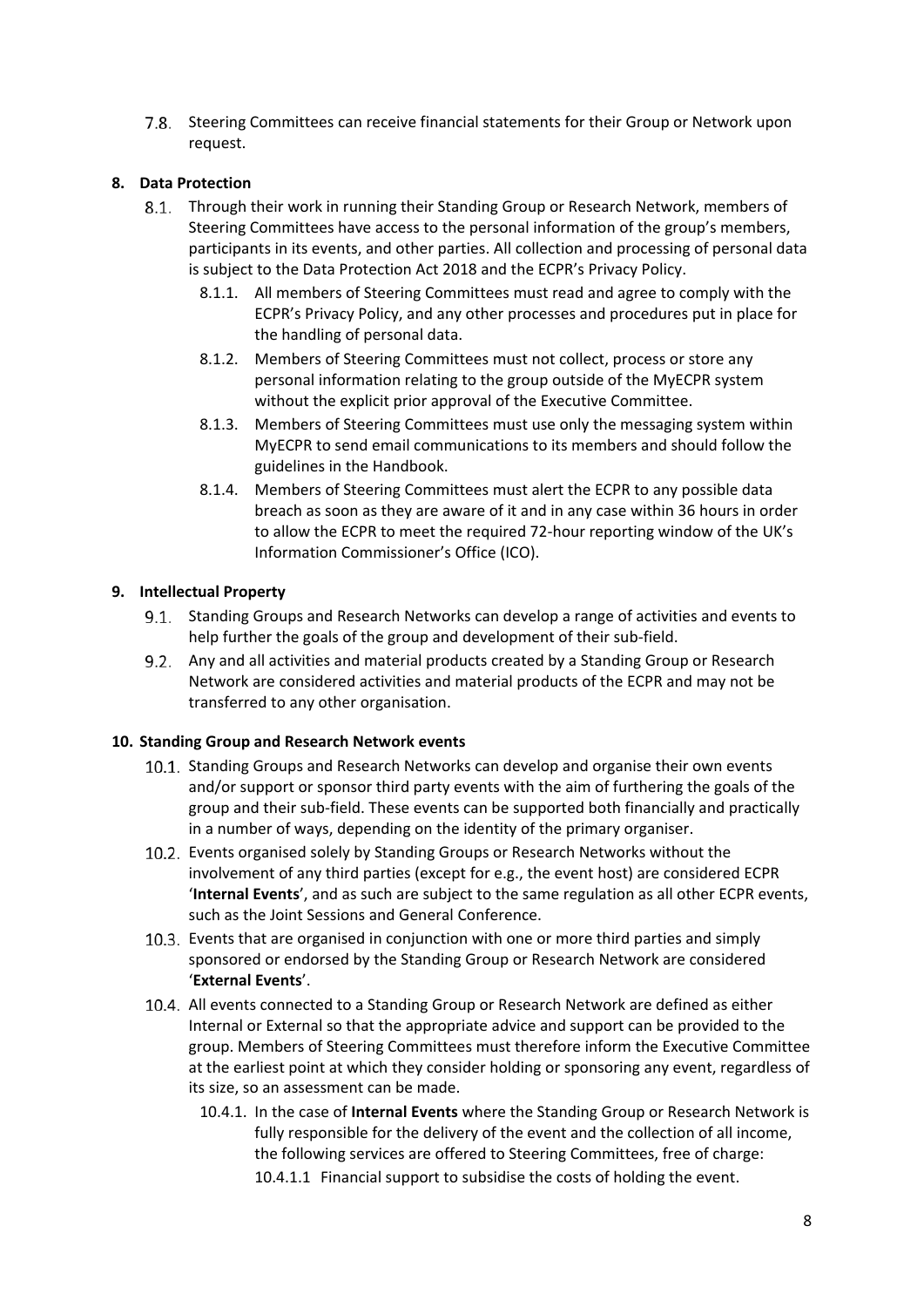- 10.4.1.2 Advice and guidance in tendering for and choosing a host institution, and support in negotiations.
- 10.4.1.3 Provision of an event contract template (as approved by the ECPR's lawyers) and support in negotiations and final agreement of services and costs.
- 10.4.1.4 Advice and guidance in drafting the budget and calculating event fees.
- 10.4.1.5 Provision of a VAT report commissioned from the ECPR's tax advisers and subsequent financial advice and support depending on outcomes and any liabilities.
- 10.4.1.6 Use of the ECPR's online system to build the academic programme (through call for papers, etc) and process registration and payments, including a set of bespoke and dedicated web pages on the ecpr.eu site for the event.
- 10.4.1.7 Management of all finances related to the event, including collection of all fees and payment of any costs with surpluses placed in nominal code for future use by the group.
- 10.4.1.8 Full support from the ECPR's communications department, with digital, online and social media publicity before, during and after the event.
- 10.4.1.9 Full support of the ECPR's events staff throughout the organisation of the event, on the ground during the event if required and for postevent surveys etc.
- 10.4.2. In the case of **External Events** where the Standing Group or Research Network is sponsoring or endorsing the event, the following services are offered to Steering Committees free of charge:
	- 10.4.2.1 Financial support to sponsor the event.
	- 10.4.2.2 Support from the ECPR's communications department to publicise the event through digital, online and social media channels.

#### **11. Participation in the Joint Sessions and General Conference**

- 11.1. Standing Groups can endorse one Workshop proposal for the Joint Sessions of Workshops. These proposals are considered favourably during the evaluation process, and when of equal quality are given preference over other proposals.
- 11.2. Standing Groups can endorse Section proposals for the General Conference. A minimum of 50% of the academic programme of the General Conference will be made up by Standing Group endorsed Sections and Panels.

#### **12. Publishing**

- 12.1. Standing Groups and Research Networks may participate in and contribute to ECPR's publishing programme through its book series and journals; they are also able to develop their own publishing activities to further the goals of their group:
	- 12.1.1. Standing Groups are formally integrated into the editorial structure of the ECPR's Open Access *Political Research Exchange* (PRX) journal. The team of Associate Editors is drawn from amongst the groups and networks in order to provide both subject representation and a channel for publishing research by the groups.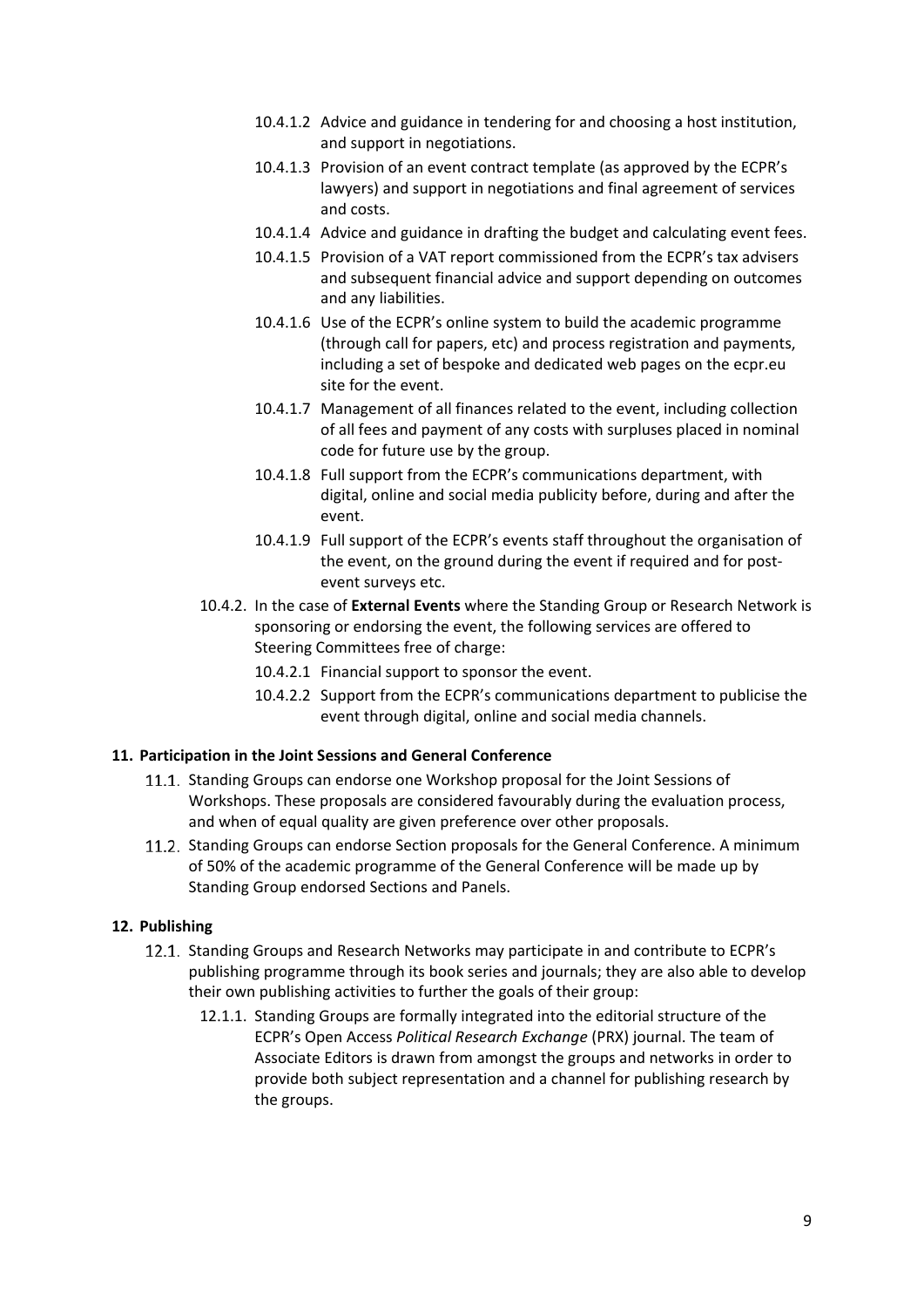12.1.2. Standing Groups and Research Networks do not have the ability to enter into contracts with publishers, therefore those wishing to develop a standalone journal or book series on behalf of the group must consult the Executive Committee before embarking on any discussions with publishers.

## **13. Publicity**

- 13.1. The ECPR will host and manage, free of charge, an ECPR branded website for all Standing Groups and Research Networks.
	- 13.1.1. Standing Groups and Research Networks formed after the enactment of this Framework must have ECPR‐hosted sites.
	- 13.1.2. Standing Groups and Research Networks with current external sites are expected to migrate their site across to the ECPR server unless they submit a request to the Executive Committee to continue with their current site.
	- 13.1.3. When Standing Groups and Research Networks maintain an external site, it must follow ECPR brand guidelines and link back to ecpr.eu.
- 13.2. Standing Groups and Research Networks are required to adhere to the ECPR's brand guidelines across all digital platforms and printed materials. Steering Committees will have access to a range of resources to support this.
- 13.3. Standing Groups and Research Networks setting up their own social media accounts must follow the guidelines set out in the Handbook.

#### **14. Reporting to and liaison with the Executive Committee**

- 14.1. The Steering Committee submits an annual report on the group or network's activities to the Executive Committee.
- 14.2. The Steering Committee submits an annual budget of projected income and expenditure for the group or network to the Executive Committee each year.
- 14.3. An annual meeting of Steering Committee members with representatives of the Executive Committee takes place each year.
- 14.4. An annual Groups' and Networks' Retreat takes place at ECPR headquarters to which Chairs of Steering Committees (or an alternate, delegated member of the Steering Committee) are invited to attend on a rotating basis. The cost of attending this event is covered by central ECPR funds.
- 14.5. Standing Groups and Research Networks can use the ECPR headquarters for meetings and/or small events free of charge, including support from ECPR staff if required.
- A Handbook for Steering Committees is available to provide advice and support the work Standing Groups and Research Networks.
- 14.7. The first point of contact with the Executive Committee is through the Communications Officer (standinggroups@ecpr.eu).